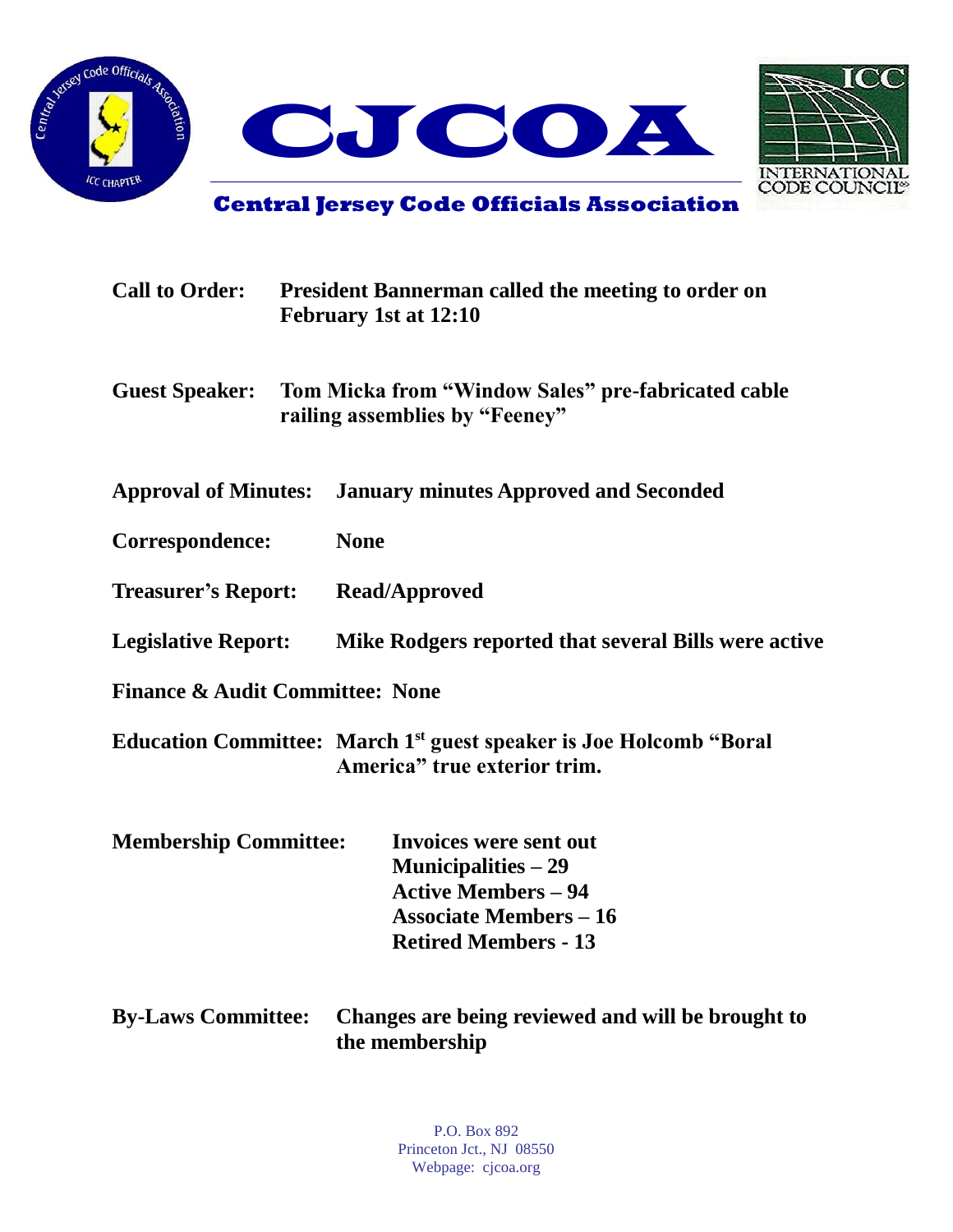**Historical Committee: None**

**Good & Welfare Committee: We received "Thank You" cards from Tom Polino, Jack Boekhout and Karen Cermele. We sent flowers for Chuck Belmonts' viewing. Tom Polino will receive the "Home Town Heroes" award from the Philadelphia Flyers on February 2nd .**

> **John Fiedler mention the health update of Ed Wasser, and Jeff Heiss' mother had a stroke. Please Pray for both of them.**

**Public Relations: None**

**Code Change Committee:**

| <b>Building</b>               |                                                                    | Code Advisory Board meeting on February 10 <sup>th</sup><br><b>Major changes regarding Ordinary Maintenance, Minor</b><br>Work and required Permits will be discussed. |  |
|-------------------------------|--------------------------------------------------------------------|------------------------------------------------------------------------------------------------------------------------------------------------------------------------|--|
| <b>Electric</b>               | 2020 Electric Code is in review                                    |                                                                                                                                                                        |  |
| <b>Plumbing</b>               | March 7-9 Atlantic City to discuss 2018 NSPC and public<br>comment |                                                                                                                                                                        |  |
| <b>Fire</b>                   |                                                                    | Final proposal for CO detectors to be introduced                                                                                                                       |  |
| <b>Nominating Committee:</b>  |                                                                    | <b>None</b>                                                                                                                                                            |  |
| <b>Scholarship Committee:</b> |                                                                    | <b>None</b>                                                                                                                                                            |  |
| <b>Website Committee:</b>     |                                                                    | Up to date<br>All meetings dates are up to date                                                                                                                        |  |
|                               |                                                                    | P.O. Box 892<br>Princeton Jct., NJ 08550                                                                                                                               |  |

Webpage: cjcoa.org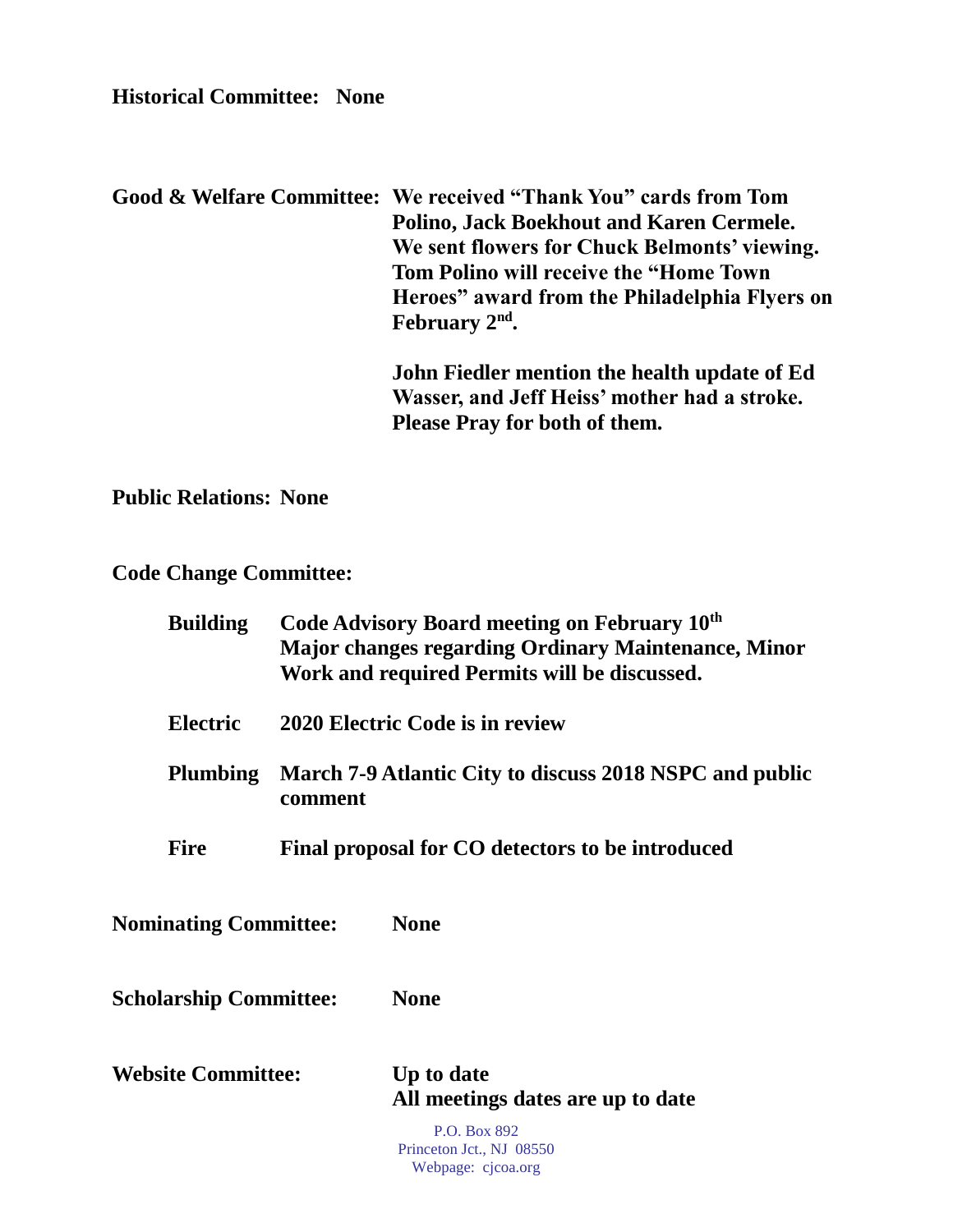|                                     | All golf outing and annual meetings pictures are<br>up to date                                                                                         |  |  |  |
|-------------------------------------|--------------------------------------------------------------------------------------------------------------------------------------------------------|--|--|--|
| <b>Golf Committee:</b>              | The annual golf outing will be May 17 <sup>th</sup> at Mt.<br>View golf course.                                                                        |  |  |  |
| Ad-Hoc:                             |                                                                                                                                                        |  |  |  |
|                                     | Building Safety Week May 4 – 6th at Bally's in Atlantic City                                                                                           |  |  |  |
| $DCA$ :<br><b>NONE</b>              |                                                                                                                                                        |  |  |  |
| ICC:                                | Rich Soltis will be presenting a Mock-up CO detector                                                                                                   |  |  |  |
| <b>ICC-Region 7:</b>                | John Terry, Domenick Cardarelli, Mike Rodgers,<br>Rich Soltis and Frank Oliveti will be attending the<br>next meeting February 2 <sup>nd</sup> and 3rd |  |  |  |
|                                     | <b>Unfinished Business: President Bannerman explained why CJCOA</b><br>recommended leaving NJBOA                                                       |  |  |  |
| <b>New Business:</b><br><b>NONE</b> |                                                                                                                                                        |  |  |  |
| <b>Announcements:</b>               | EIC (third party agency) is looking for:<br>1. Building Subcode Official in Pennsauken<br>2. Plumbing Subcode Official in Pemberton                    |  |  |  |

**Respectfully Submitted,**